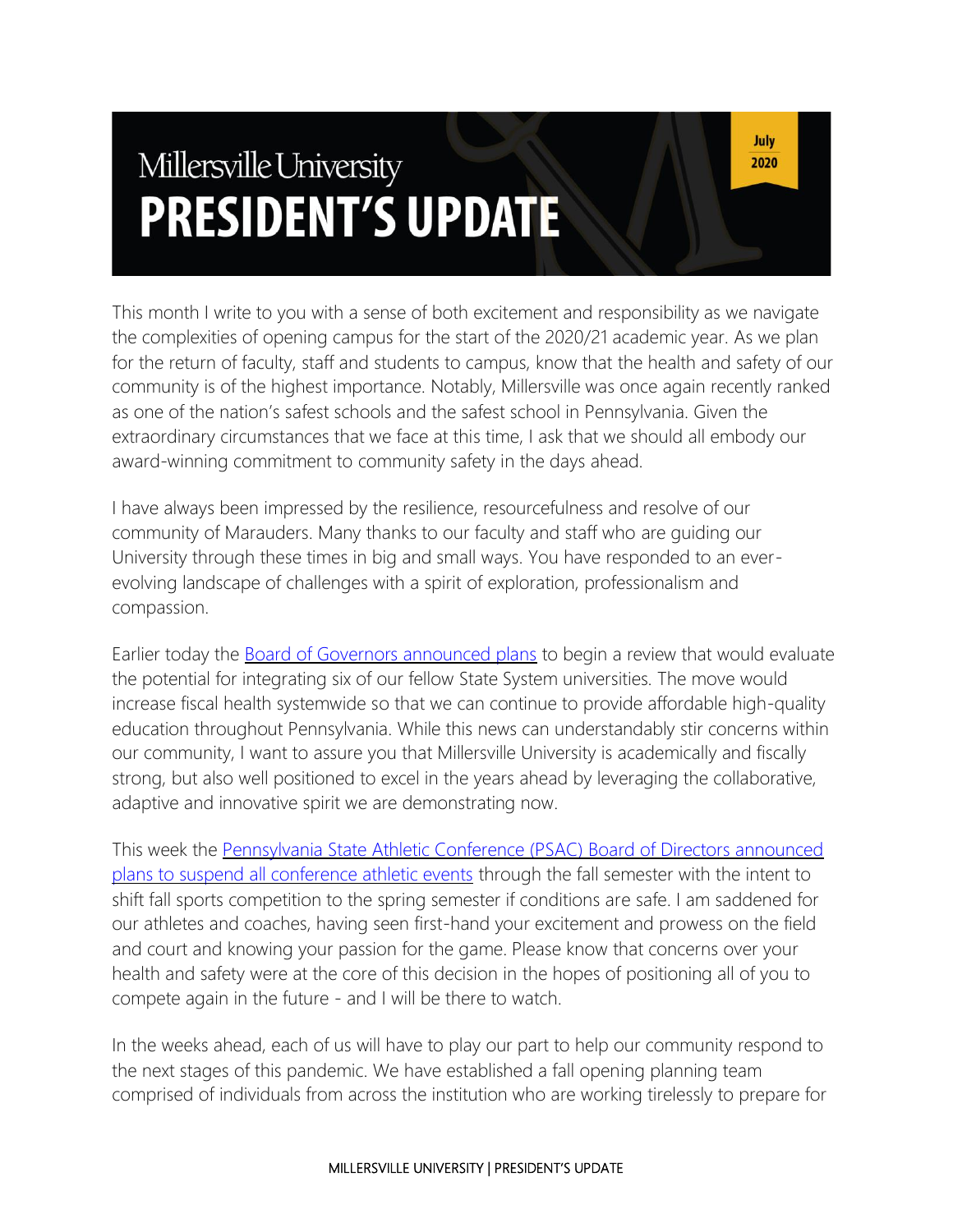the new academic year. Their work informs the **Fall 2020 webpage**, which I encourage you to refer to often for updates. Newly added to our Fall 2020 webpage is our Health and Safety [Plan,](https://www.millersville.edu/fall2020/files/health-and-safety.pdf) which is an overview of the approaches for mitigation and monitoring, supporting campus programs and activities, and communicating with our University community.

Students should check the "[Student FAQ](https://www.millersville.edu/fall2020/student-faqs.php)" link on the right side of the Fall 2020 webpage for answers to frequently asked questions and to submit additional questions via the "[Contact](https://www.millersville.edu/fall2020/contact.php)  [MU](https://www.millersville.edu/fall2020/contact.php)" link. Through this process we have recently received questions specific to tuition associated with online courses. Millersville University is committed to providing quality education, and this fall will be no different. During the spring semester when students and faculty made the extraordinary transition to remote instruction, our students rallied and produced outstanding results ranging from a virtual Made-in-Millersville event to an excellent posting from our student-athletes with a department GPA of 3.37.

This fall, as with every semester, our advisors, the counseling center, health services and tutoring will all be available, regardless of the class modality, to make sure every student has the ability to succeed. Therefore, our tuition will continue to be the same for in-person, online and multi-modal courses. During the pandemic, our efforts to keep the campus community safe, while providing the highest quality education, means students will still be able to start or continue pursuing their degree in a variety of modalities. The University is investing significant resources in the areas of technology and faculty development through workshops to ensure that the quality of the remote instruction is on par with the in-person classes and will meet all of the required learning outcomes. The credits earned for online and hybrid classes are equivalent to those earned for in-person courses. Students who have extraordinary needs are encouraged to review these resources for information regarding financial assistance the [CARES Relief Fund,](https://www.millersville.edu/finaid/cares-relief-fund.php) the [EPPIIC Student Compassion Fund](https://www.millersville.edu/currentstudents/students-in-need/eppiic-compassion-fund-application.php) and [scholarship opportunities.](https://www.millersville.edu/finaid/grantsscholarship/scholarships.php)

In this issue of my monthly newsletter, there is a lot of information to share. Updates on a new strategic plan as well as new faces, new offices and new roles and responsibilities are included. I am excited to introduce new members of the Council of Trustees, celebrate work performed by our faculty to familiarize K-12 educators with online learning environments, share a new online bookstore and highlight selected students doing summer internships. Ongoing efforts within our University community to encourage healing as the nation faces ongoing racism in our society are also discussed. Finally, I would like to share an *[article](https://www.lancasterchamber.com/Apps/Pages/page-slug-92504?formEntryId=22755)* that I wrote for the Lancaster Chamber of Commerce and Industry in response to ongoing social injustice and an effort that Millersville University will make to help our local economy recover. There is much to share because there is a lot going on. I hope that within these stories you find moments for joy, excitement and reflection.

Be kind, be safe and stay healthy.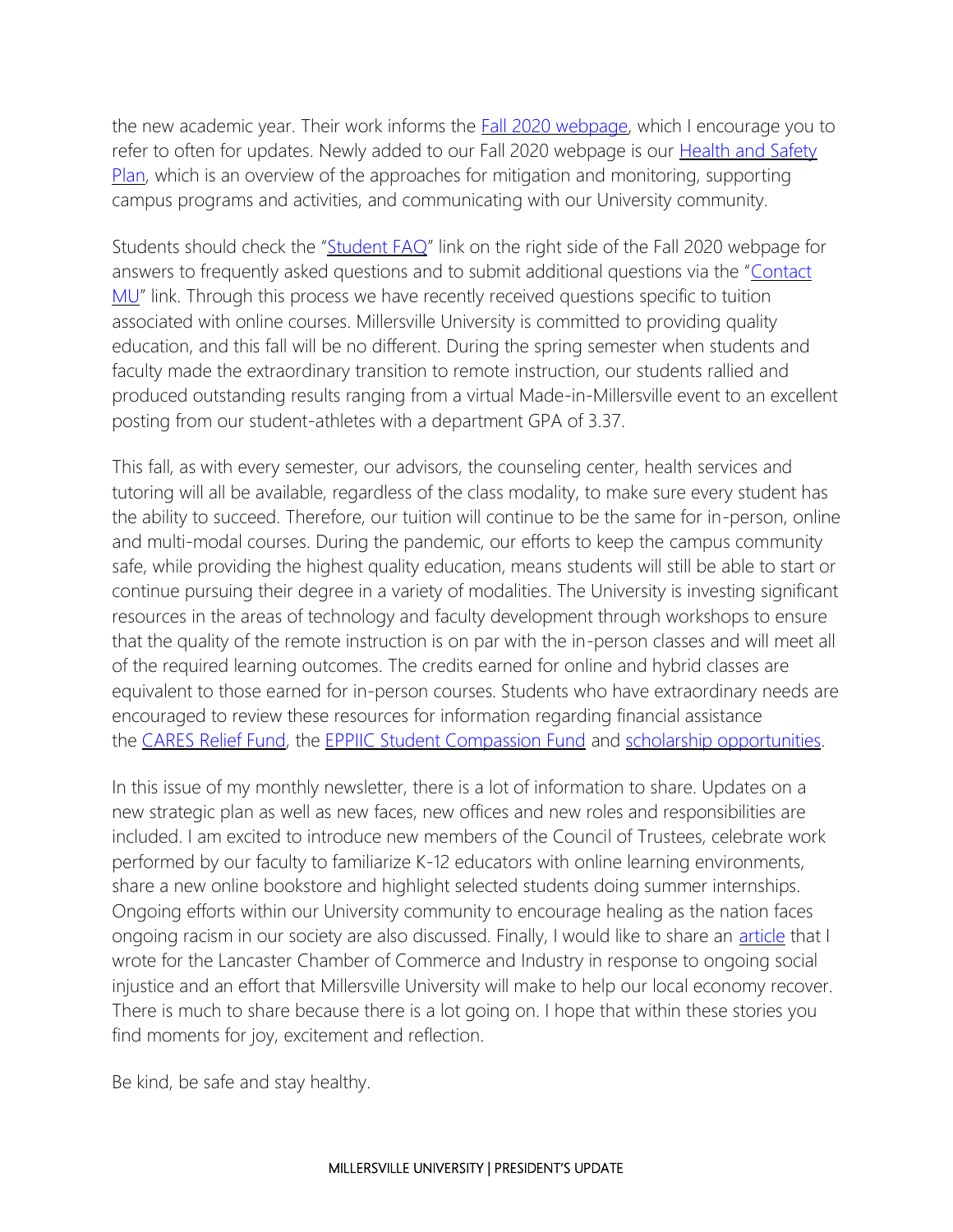### **NEW STRATEGIC PLAN**

I am pleased to announce that after a year of hard work by a cross section of our University community, we have a new strategic plan, which will guide Millersville University through 2025. Our Council of Trustees endorsed the new plan at their June 2020 meeting, and it officially went into effect on July 1, 2020.

Along with our EPPIIC Values, the University has put forth a new mission and vision, as well as four strategic directions that will guide the next five years.

Vision - We will inspire learners to change the world.

Mission - We are a community dedicated to high quality education at an exceptional value.

#### Strategic Directions

- Ensure access, affordability and completion
- Transform student experiences and foster innovation
- Invest strategically in people and place
- Communicate our value

While a lot has been done, there is still much to do. Measurable goals and objectives have been created for each strategic direction and vice presidents will develop implementation tactics to bring them to fruition. Drs. Victor DeSantis, Jennifer Wood and Kyle Verbosh will lead our efforts in the coming months to establish key performance indicators and baseline data so we can track our progress toward these goals. These data points will be announced later this year.

The challenges associated with the COVID-19 pandemic were considered in the creation of this strategic plan, and I am confident that it will set us on a solid path forward as a University. The level of collaboration and hard work that was exerted in the design of this plan was impressive, and I want to thank everyone who was involved—particularly the late Dr. Lisa Shibley who made a large contribution to the success of this plan.

#### **NEW COT MEMBERS**

Our Council of Trustees (COT) is the 11-member governing body for Millersville University and it serves as a valuable supporting force for our university. I am pleased to announce that our two newest members are Dr. Saul W. Fink, '85 and Mr. Rick Rodgers, who were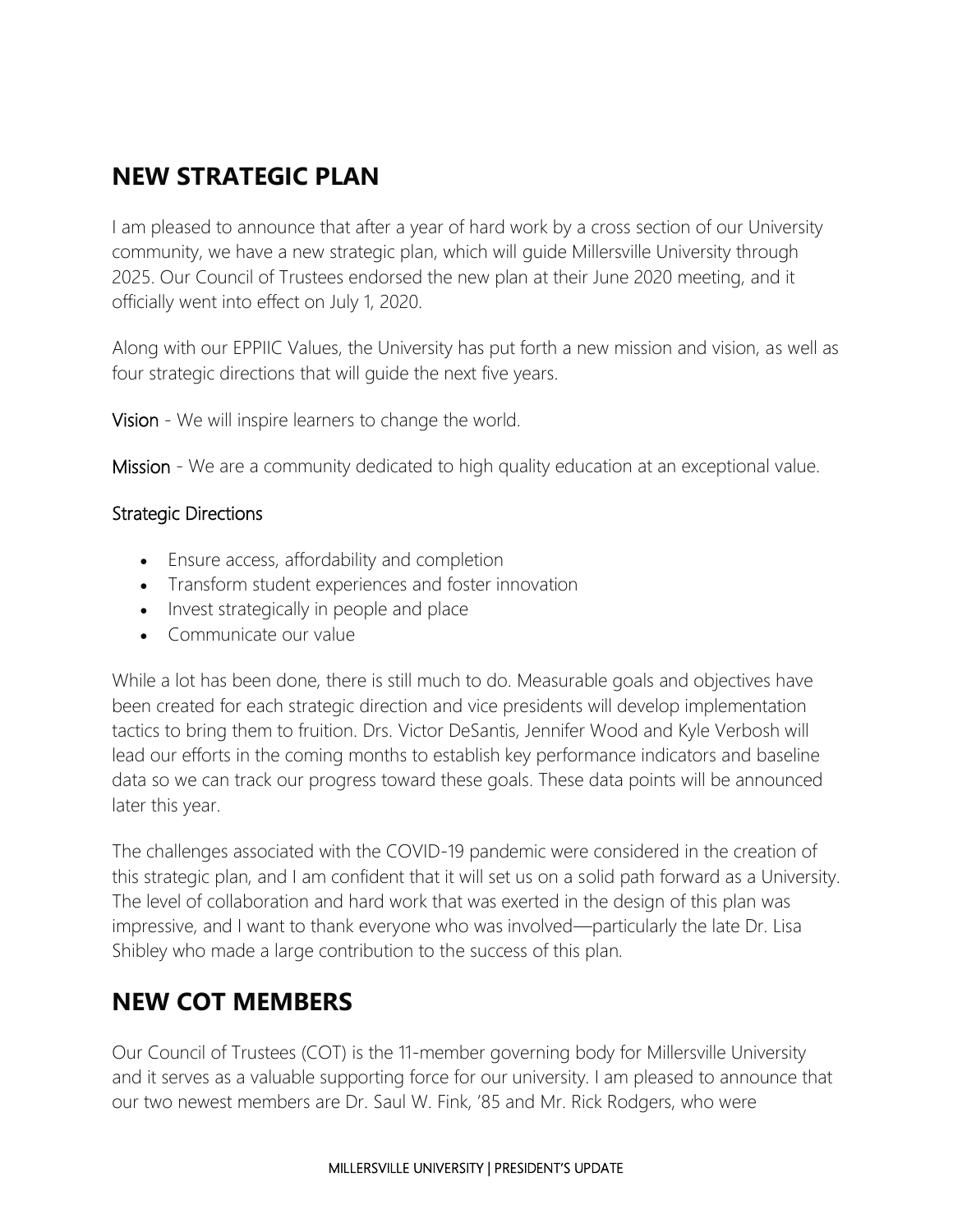appointed in May 2020. Dr. Fink is an alum and Mr. Rodgers is a long-time supporter of Millersville University. I know they will play active roles in shaping the future of our institution.

Dr. Fink is currently Vice President of Pharmaceutical Development at Goldfinch Bio. He is a biotech and pharmaceutical research and development leader and was previously with Bristol-Myers Squibb (BMS) where he spent a good part of his career. At BMS he led key strategic business and laboratory operations. He worked closely with senior executives to accelerate strategy execution, business transformations and operational performance. He graduated from Millersville with a bachelor's degree in chemistry and earned a doctorate in analytical/physical chemistry from the University of Houston. Saul serves as a member of the Resources Committee.

Mr. Rick Rodgers, CFP, CRPC, is co-founder and president of Rodgers & Associates. As a leading retirement expert and personal wealth adviser to high-net-worth individuals, Rick provides integrated financial, tax, and investment strategies, retirement planning, executive compensation, and estate and charitable planning. He is the author of the book "Don't Retire Broke. An Indispensable Guide to Tax Efficient Retirement Planning and Financial Freedom," in which he offers expert advice on how to navigate complex tax issues using clear language and real-life examples. Rick serves as a member of the Resources Committee.

# **NEW OFFICES, NEW FACES**

In response to the pandemic, we have created two new offices and made personnel changes to guide us through the weeks and months ahead.

Dr. Victor DeSantis is now serving as the executive director of our new Office of Community Engagement, Governmental and Economic Development (CEGED). As one of the region's leading public universities, it is our responsibility to address the economic devastation caused by the COVID-19 pandemic head on and play a lead role in the region's economic resurgence. This office will do just that.

With Victor's move, Chris Steuer became my Chief of Staff on July 1. As our sustainability director for the past five years, he has done a fabulous job of coordinating and advancing Millersville's sustainability initiatives and is already helping me as we prepare for our fall opening.

New this summer, Stephen J. diFilipo, our Chief Technology Officer took on additional responsibilities as Chief Innovation Officer. The Office of Innovation will tackle innovative practices throughout the University to deliver exceptional differentiated experiences for students, faculty, staff, the campus community and region.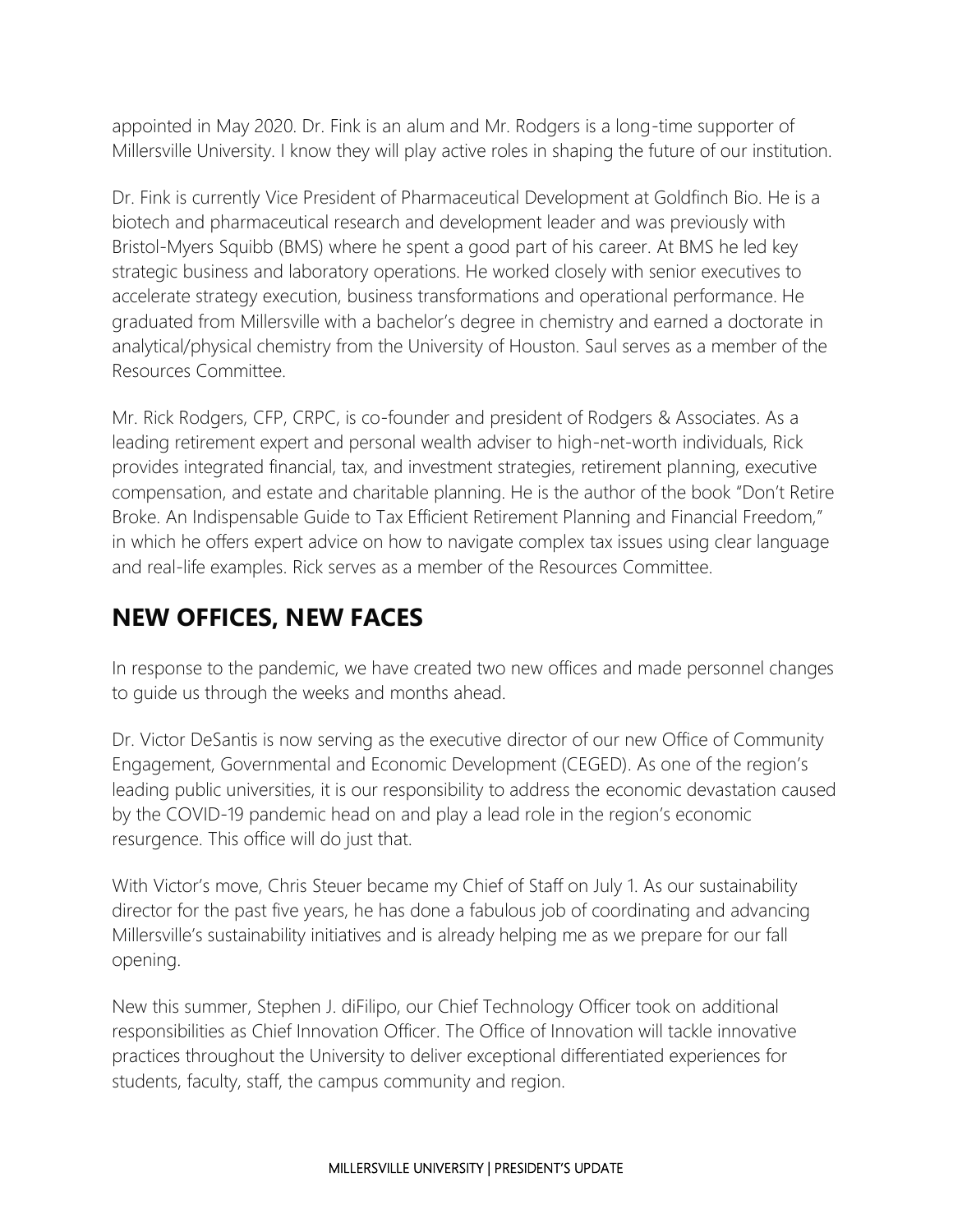Earlier this month, Dr. James Delle was appointed the dean of the College of Graduate Studies and Adult Learning (CGSAL). He will continue to serve as associate provost for Academic Administration. Dr. Janice Moore has assumed the position of associate dean of CGSAL and director of Online and Adult Learning to help with our work on remote instruction.

I am also pleased to welcome two new deans, Dr. Marc Tomljanovich as the dean of The Lombardo College of Business and Dr. Rachel Finley-Bowman as the dean of Student Success and associate provost for Academic Support Services. Dr. Tomljanovich comes to Millersville from Drew University and Dr. Finley-Bowman comes from Elizabethtown College.

Please join me in congratulating all of these individuals in their new roles.

#### **SUPPORTING K-12 TEACHERS**

In this unprecedented time of online learning, Millersville University faculty members have stepped forward as a resource for other educators. Our University's long history of educating educators puts us in a prime position to support each other during this difficult time.

On June 30, MU's Professional Education Unit held the first virtual "Supporting Learners Conference." It was quite a success with 730 registered attendees and 47 presenters who held sessions on six different Zoom calls. Presenters included in-service teachers, pre-service teachers, school counselors and building administrators. Approximately 30 members of our faculty, led by Dr. Tim Mahoney, associate professor and chair of the Department of Educational Foundations, collaborated on this conference from three colleges and six departments, plus the McNairy Library and IT support staff.

Our faculty and students presented original research and resources, including the effects of distance learning on child development and social and emotional learning in the transition to online schooling. The conference's keynote speaker, Dr. Oliver Dreon, professor in the Department of Educational Foundations, spoke about the need to be more mindful as an online teacher. In the presentation, Dr. Dreon discussed the need for teachers to be empathic and build community in the online learning environment.

I am excited to see our Marauder Community come together and find unique ways to support learning during this challenging time. The Professional Education Unit plans to follow the success of this conference with another virtual session on August 10, and again this coming November.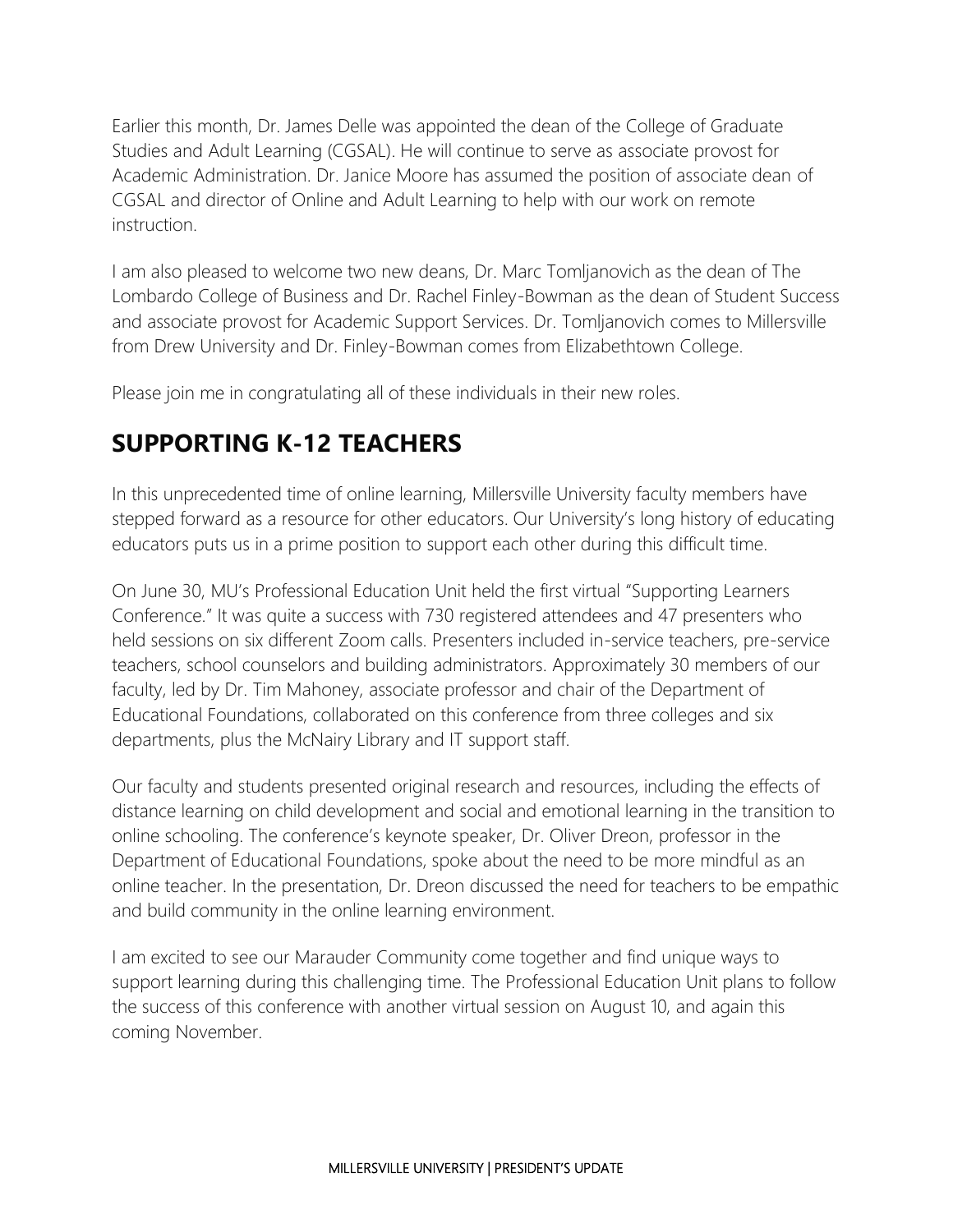# **ONLINE BOOKSTORE**

For the coming semester, we have made changes to our student bookstore to provide more options and cut costs for students. All orders will be placed completely online, and students can either pick up their books at the Student Memorial Center (SMC) or have them shipped directly to their preferred address.

These changes come at the heels of a new partnership between Student Services Inc., and Akademos, a company that gives students access to a convenient online bookstore and course materials platform. Through the new textbook website, students can search for course materials needed by listing their class number, department or professor.

This new platform will also allow students to see a personalized list of the textbooks required for each course and it gives them the ability to order materials for an entire term. A wide selection of new, used, rental and digital formats will be offered, as well as access to the Akademos Marketplace, which has over 100 million used textbooks at an average discount of 60%. Additionally, students will be able to use financial aid on all purchases, along with free shipping options. This is yet another way we are lowering barriers for our students during this challenging time.

If you have questions or need additional information, visit the [website,](https://millersville.textbookx.com/) email [textbooks@ssi.millersville.edu](mailto:email:textbooks@ssi.millersville.edu) or call (717) 871-7610.

# **SUMMER INTERNSHIPS**

Despite the COVID-19 pandemic interrupting different facets of our lives, many Marauders are still spending the summer completing internships to get hands-on experience in their respective fields. I am excited for all these students as they learn more about their future professions and careers and to have the ability to demonstrate skills they have learned in the classroom.

Senior Skylar Robidoux is spending her summer completing a remote internship with Keperling Preservation Services. This internship is through Millersville University's partnership with SCORE Lancaster-Lebanon. Robidoux is a business administration major with a concentration in marketing. As an intern, Robidoux has learned how to apply her marketing skills in an industry in which she has never worked before. So far, she has learned more about social media marketing, and how to use various business marketing platforms.